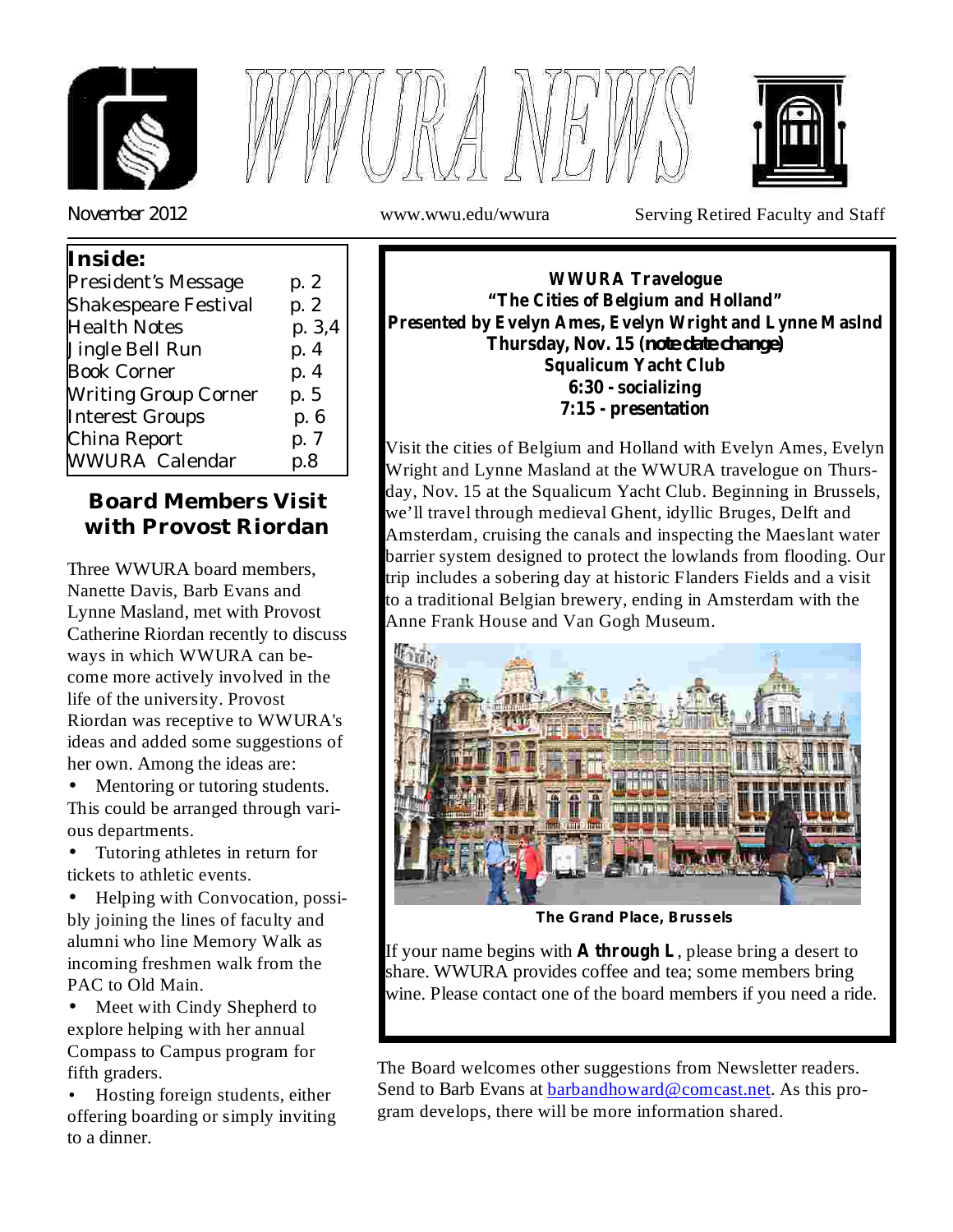

Greetings,

I just heard a collective sigh of relief that the elections are finally over. Despite the hard-fought campaigns by both candidates, it seems apparent that a serious

flaw penetrates our democratic process: too much money, too little articulation of policies and way over the top mudslinging. Let's hope the two parties can meet across the aisle in a civil and productive manner once Congress resumes.

In between the rain puddles, the beat of WWURA goes on. Board members just concluded a meeting with Catherine Riordan, Provost, about a greater involvement of our members with the University. I'll update you as soon as we get a response from her office. Our Fall Luncheon was a superb success as we enjoyed another bounteous Northwood Hall buffet and heard our mayor, Kelli Linville, expand on critical city issues. (Could we emphasize the coal trains?)

Another fascinating travelogue coming up November 15 will be presented by Lynne Maslow and Evelyn Ames, "Visiting Belgium and the Netherlands." Don't miss it! You'll be ready to board a plane to take a trip to these charming countries after you see their exciting tour captured in vibrant photos.

Travel…Travel…Travel—that's the name of the WWURA game. Marty and Gail Haines just returned from China and Tibet, and will be presenting a travelogue in January. Kathy Whitmer leads another one of her memorable, last (?) trips to the Christmas markets on the Danube River in December. This marks Kathy's 50<sup>th</sup> anniversary of her first visit to the Christkindlmarkts, when she worked as a teacher in Germany. And Barb Evans is putting some finishing touches on plans for Ashland, Oregon's Shakespearean Theatre in Spring 2013. Stay tuned for updates.

Partytime coming up! Our annual Holiday Party will be held at Squalicum Yacht Club on December 19, 6:00 to closing. Come one, come all. Fantastic food! Outstanding music! Brilliant company! Now, that's a party.

See you at our friendly WWURA events,

- Nanette Davis

## **President's Message WWURA Travel News**

#### **OREGON SHAKESPEARE FESTIVAL ASHLAND 2013**

WWURA is planning a trip to the Oregon Shakespeare Festival, April 30 - May 3, 2013 if there is enough interest. There is a very good choice of plays at that time. We would have the opportunity to see at least four of the following plays:

by William Shakespeare - a contem-*King Lear* porary staging of Shakespeare's greatest tragedy.

by Shakspeare..." *The Taming of the Shrew* a surprising love story that dares to ask what roles we play."

- "Lerner and Loewe's efferves-*My Fair Lady* cent adaptation of Bernard Shaw's *Pygmalion* is one of the most exquisite musicals ever written. This intimate, two-piano version, approved by composer Frederick Loewe, promises to illuminate the story in ways you haven't heard before."



by August Wilson - his "searing por-*Running* trait of African-American life in the '60's tells a complex story of the inner lives of ordinary people at a turning point in American history."

by Tennessee Wil-*A Streetcar Named Desire*liams - "Southern aristocrat Blanche down on her luck, is reduced to living with her sister Stella and Stella's pugnacious husband, Stanley in a tiny tenement apartment." This scenario sets them up for an epic battle in William's Pulitzer Prize- winning classic.

If you are interested in going to Ashland on this trip, please either call or email Barb Evans, 650- 9724 or  $\langle$ barbandhoward@comcast.net $>$  as soon as possible. It should be a great opportunity to see some very good theater.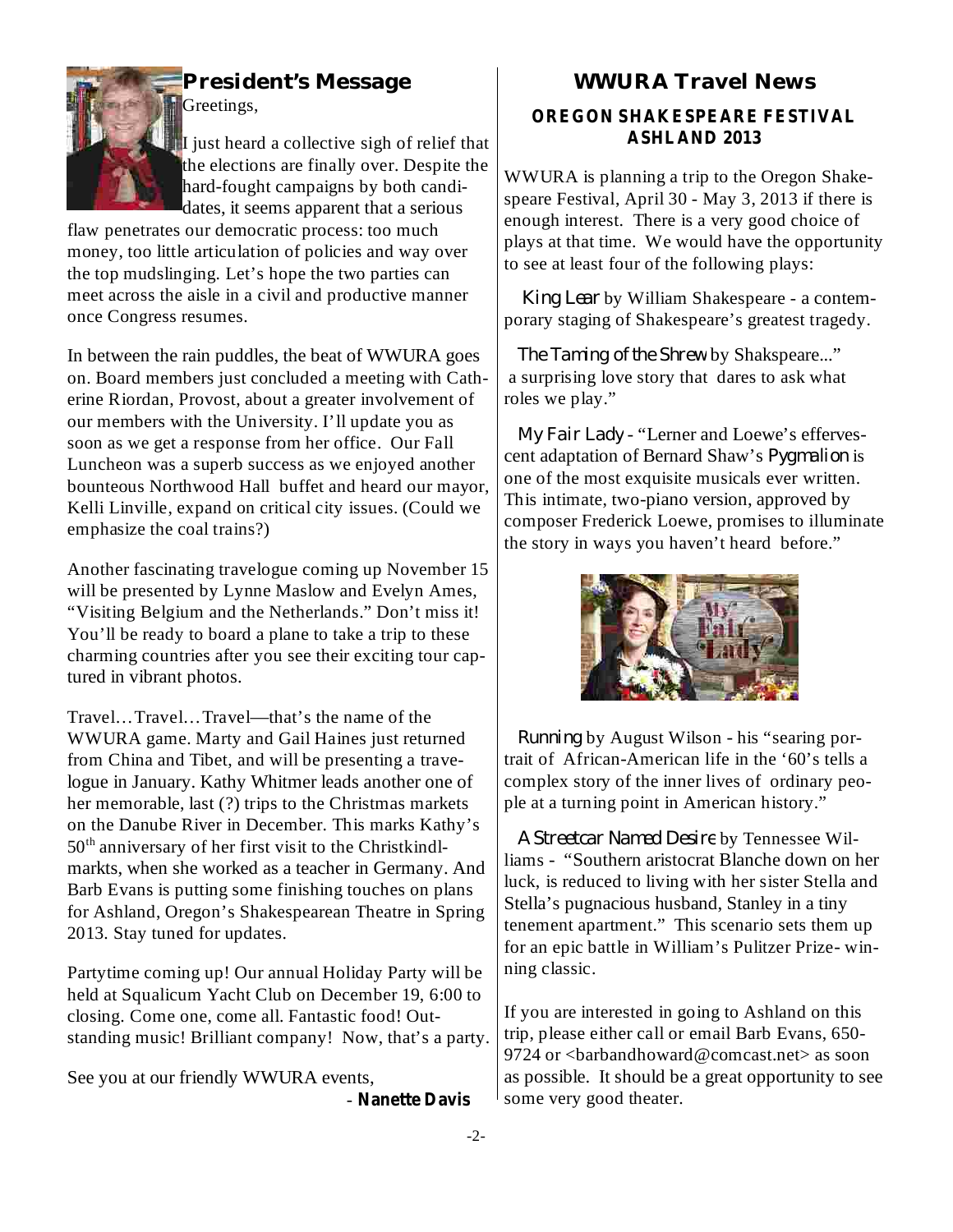#### **HEALTH NOTES by Evelyn Ames** *Back Pain! Is It Osteoarthritis of the Spine?*

"With an aging U.S. population, back pain may be growing into an even greater problem, since osteoarthritis (OA) typically emerges in people over 40, and the spine is a prime target for this common joint condition. But just how much of our nation's back pain is caused by OA?" (Arthritis Today, 2012) http://www.arthritistoday.org/conditions/osteoarthritis/oa-beyond-the-basics/oa-and-back-pain.php

"Degenerative changes" in the spine is also termed degenerative joint disease or degenerative arthritis and occurs most commonly in the neck and lower back. Osteoarthritis of the spine results in a narrowing of the spaces between the vertebrae. The gradually rubbing together of the vertebrae causes bone spurs to form which then cause the spine to stiffen and lose flexibility. This rubbing together causes the vertebrae and areas surrounding the cartilage to become inflamed and painful.

(http://www.mayoclinic.com/health/medical/IM01682). "Cartilage is a form of usually slick, slightly elastic, connective tissue that covers the ends of the bone joints. In part, cartilage serves as a protective shock absorber to minimize the impact of bouncing, jumping and other types of daily activities on the joints – and is thus subjected to considerable wear and tear during life. Indeed, heavy work, sports, repeated injuries and obesity take a heavy toll on the joints of the limbs and spine. To be healthy, all joints should be exercised" ((http://www.spine-health.com/conditions/arthritis/osteoarthritis-spine). Because of pain, an individual often begins to lessen daily movement and physical activity. The more there is less physical inactivity and less neck/upper/lower back movement (it hurts to move!), the more there is stiffening of the spine.

Another point of explanation about back pain is that "As we age, persistent pressure on the spine wears away the tough cartilage lining facet joints. Meanwhile, disks in the spine begin to narrow due to water loss, adding to pressure on the facet joints (and subtracting from your overall height, which is why people shrink as they age). As a result of these changes, the facet joints … can develop inflammation" ( *Arthritis Today,* . "In response to spine being unstable, growths called osteophytes, or bone spurs, can form in the *2012)* joints. While bone spurs appear to be the body's attempt to restore stability, they can cause the spine to stiffen. As OA worsens, bone spurs can narrow the "frames" where nerves exit the spinal cord. This condition, called spinal stenosis, can pinch nerves and cause numbness and weakness in the legs" ( *Arthritis Today,* . *2012)*

Osteoarthritis in the spine is divided into:

- "Lower back (lumbar spine) osteoarthritis, sometimes called lumbosacral arthritis, which produces stiffness and pain in the lower spine and **sacroiliac** joint (between the spine and pelvis).
- Neck (cervical spine) osteoarthritis, sometimes called cervical spondylosis (spondy- implies the spine, and –osis is an abnormal condition), which can cause stiffness and pain in the upper spine, neck, shoulders, arms and head" (http://www.spine-health.com/conditions/arthritis/osteoarthritis-spine).

**What else causes back pain?** Norman Marcus, MD, author of *End Back Pain Forever* (Atria, 2012) and director of muscle pain research in the department of anesthesiology at the New York University School of Medicine "argues that weak, stiff or damaged muscles are responsible for three out of four bad backs, regardless of age" (*Arthritis Today, 2012*). Back pain is often "referred," (that is, a muscle damaged in another part of the body triggers pain/aching felt in the back. Marcus believes that doctors who target OA of the spine as a significant contributor to this common problem are misguided. According to The Dartmouth Institute, spending on neck and back problems is approximately \$90 billion a year. Back pain is the second most common reason why people go to the doctor. What the consumer/patient should do is to have a knowledgeable (about back pain) health care provider rule out (or in) osteoarthritis of the spine.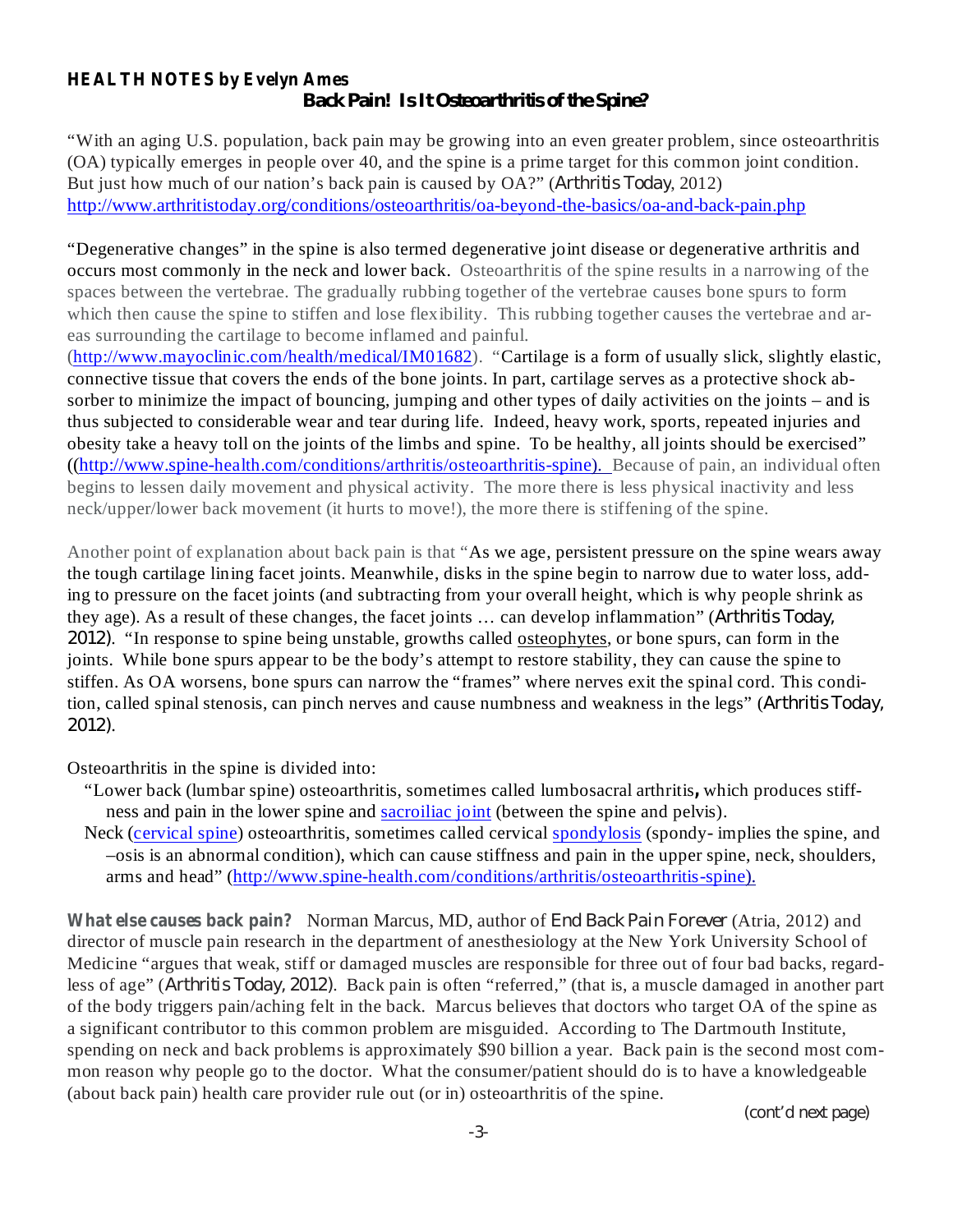## **Health Notes: Back Pain,** *cont'd*

activities" (Arthritis Today, 2012). This makes a person's muscles weak and tight, which in turn makes **Exercise: A MUST** for reducing back pain! There is no "one-size-fits all" for treatment of back pain. "People often believe their pain is unsafe," says Carol Hartigan, MD, a spine physician at New England Rehabilitation Hospital in Boston. "They become fearful of moving, and start to anticipate pain and avoid one more sensitive to pain. It is most important for one to increase the strength and flexibility of muscles that surround and support the spine.

Sites for additional information (diagnosis, causes, treatments) involving OA and other joints (knees and hips): http://health.nytimes.com/health/guides/disease/osteoarthritis/overview.html http://www.mayoclinic.com/health/arthritis/AN00124



*Remember:* December 8, 2012 is Bellingham's  $25<sup>th</sup>$  year for the Jingle Bell Run/Walk. Please join or donate to our WWURA team. Easy to get to web site: http://bellinghamjbrw.kintera.org/ faf/home/default.asp?ievent=1027414 or drop by the Arthritis Foundation office on Chestnut at South Campus of PeaceHealth.

**Comment on glucosamine: Are you allergic to shellfish?** Several companies manufacture their glucosamine (a dietary supplement) from the shells of shrimp, crab, lobster, and crayfish. People with shellfish allergies are advised not to use such glucosamine supplements.



#### **Book Corner Lynne Masland**

*What It Is Like To Go to War* Karl Marlantes, a graduate of Yale and Oxford Universities, has written In November, we honor our veterans with a day of remembrance for their sacrifices. Washington author (2011), a weaving of personal recollection of his experiences in Vietnam with an analysis of the effects of war on soldiers and how we can better prepare them for the experience of war.

publishing his award-winning novel *Matterhorn: A Novel of the Vietnam War* (2010). The impetus for his Marlantes grew up in the small logging town of Seaside, Oregon and, at age 19, completed a Marine Training Program. With a National Merit Scholarship, he went to Yale, receiving a Rhodes Scholarship to Oxford, where he finished a semester and then chose to go to Vietnam. As a lieutenant, he led a platoon and received, among other decorations, the Navy Cross, Bronze Star and two Purple Hearts. After service, he finished his MA at Oxford in philosophy, politics and education and became an international business consultant. However, he continued to struggle with PTSD and the haunting after effects of war, eventually novel, 33 years in the making, was the reception Vietnam veterans received when they returned home. His second non-fiction memoir continues his reflections upon the practice of war with the aim of helping struggling veterans and enlightening citizens and policymakers about what it means to declare war. This book is not an easy one, but it is important as we try to understand and bring aid and comfort to our veterans.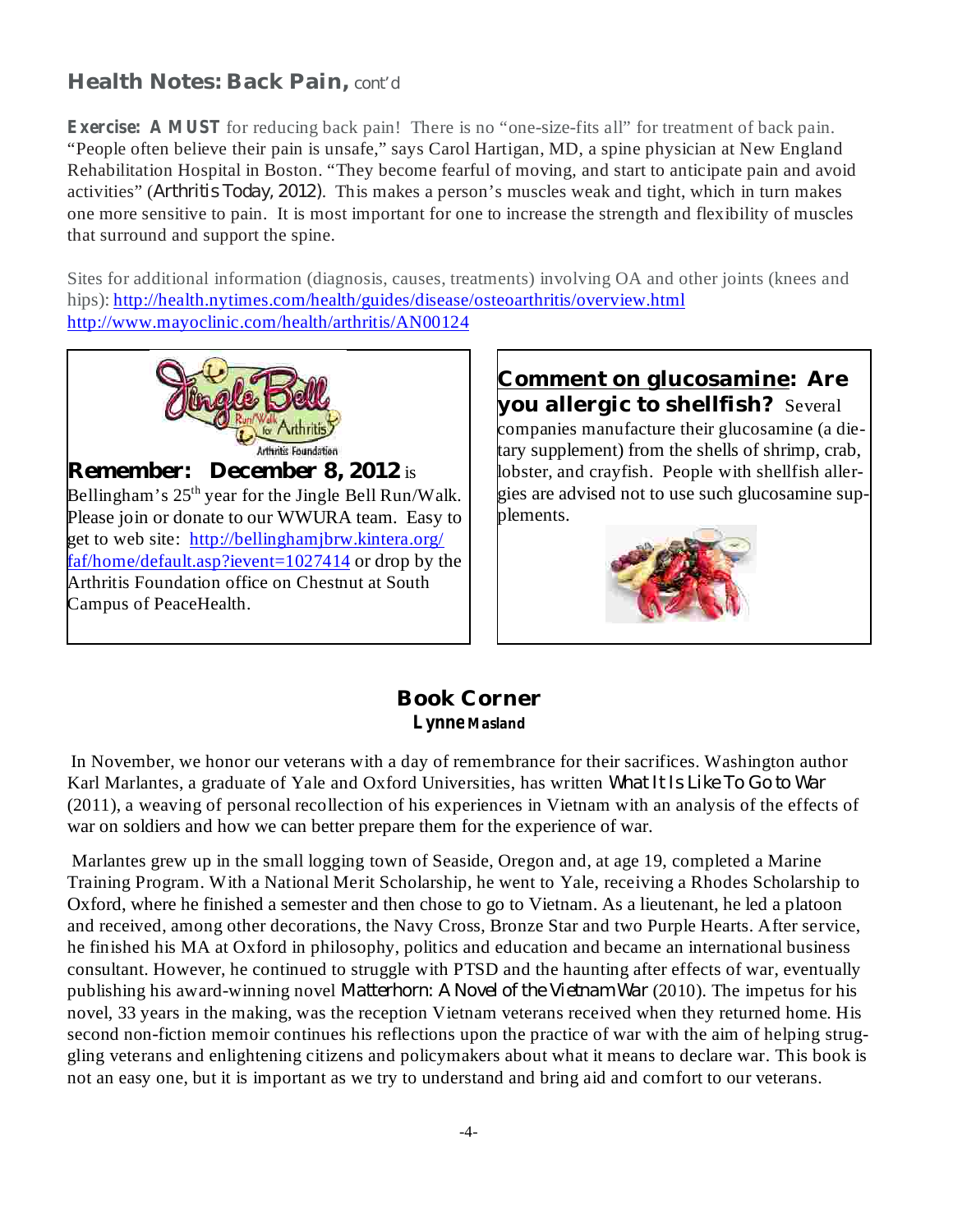# **Writing Group Corner**

Writing Group members are sharing some of their pieces and poems with newsletter readers. This month, Nanette Davis offers a selection from her new book, The ABCs of Caregiving: Words to Inspire You, to be published next month by House of Harmony Press.

#### **"The Language of Care**

Few of us are aware of how language affects our everyday interactions with others. The words we use, our tone of voice, the looks we give and even our body language all communicate loud and clear what we *really* mean. We all know that in public and even private spaces, common courtesy, once taken for granted, isn't so common anymore.

When you use endearing words, such as, "I really care about you," how are you saying the words? And with what intent? Are you using eye contact? What are tell-tale signs that perhaps you actually do *not* care as much as you words purport to say? Looking away, speaking gruffly, mumbling, being twitchy or restless all indicate your mind may be elsewhere. A frown or grimace can give you away, as can arms folded tightly across your chest—you really aren't very sincere. Or worse, if you take an argumentative tone, it could show you may not care at all!

Care talk is a gift we can bring to others, and entails a number of simple rules. How many of these do you follow when you interact with your loved one?

- Give the person your full attention—recognition of another person opens the door to real communication. When possible, interact on a face-to-face basis when talking with a person with dementia or severe debilitation.
- Speak in a tone of voice that is appropriate for the person and the situation. Low tones fit when you're speaking to a person who hears well. You may need to speak louder and enunciate more clearly for someone who is hearing-impaired or in a crowded room.
- Use nurturing words that invite the other to respond. "May I help you" can be far more pleasing to a disabled person than "I can do this for you." The "may I" phrase allows the other an opportunity to say "no" in a gracious way.
- Emphasize words that encourage, inspire, support, soothe, hearten or elevate the mood of your ill relative. You can easily stifle a response when you push for an agenda with "must," "should," or "have to" words. "You'd *better* go to your physical therapy appointment today" has a discouraging ring. (*Could* something bad happen if I don't go?) What about: "You get to go to your physical therapist today." This is an opportunity waiting to happen.
- Be aware of your gestures, voice and facial expressions. If you mean what you say, say it with conviction and certainty. Let your gestures reinforce your message. If you are bringing bad news—"Dr. Smith thinks you will need surgery in a few months"—extend your arms, speak with warmth and sympathy and be ready to embrace your loved one.
- Practice compassion—feeling *with* your loved one if they are suffering—and the care words will come effortlessly. Let the milk of human kindness flow through you. When you act from the heart, you are always on target.

You might keep in mind advice from the ancient sage Lao Tzu who said: "I have three things to teach: simplicity, patience, compassion. These three are your greatest treasures." When you apply these words to caregiving, your load lifts and your spirit soars."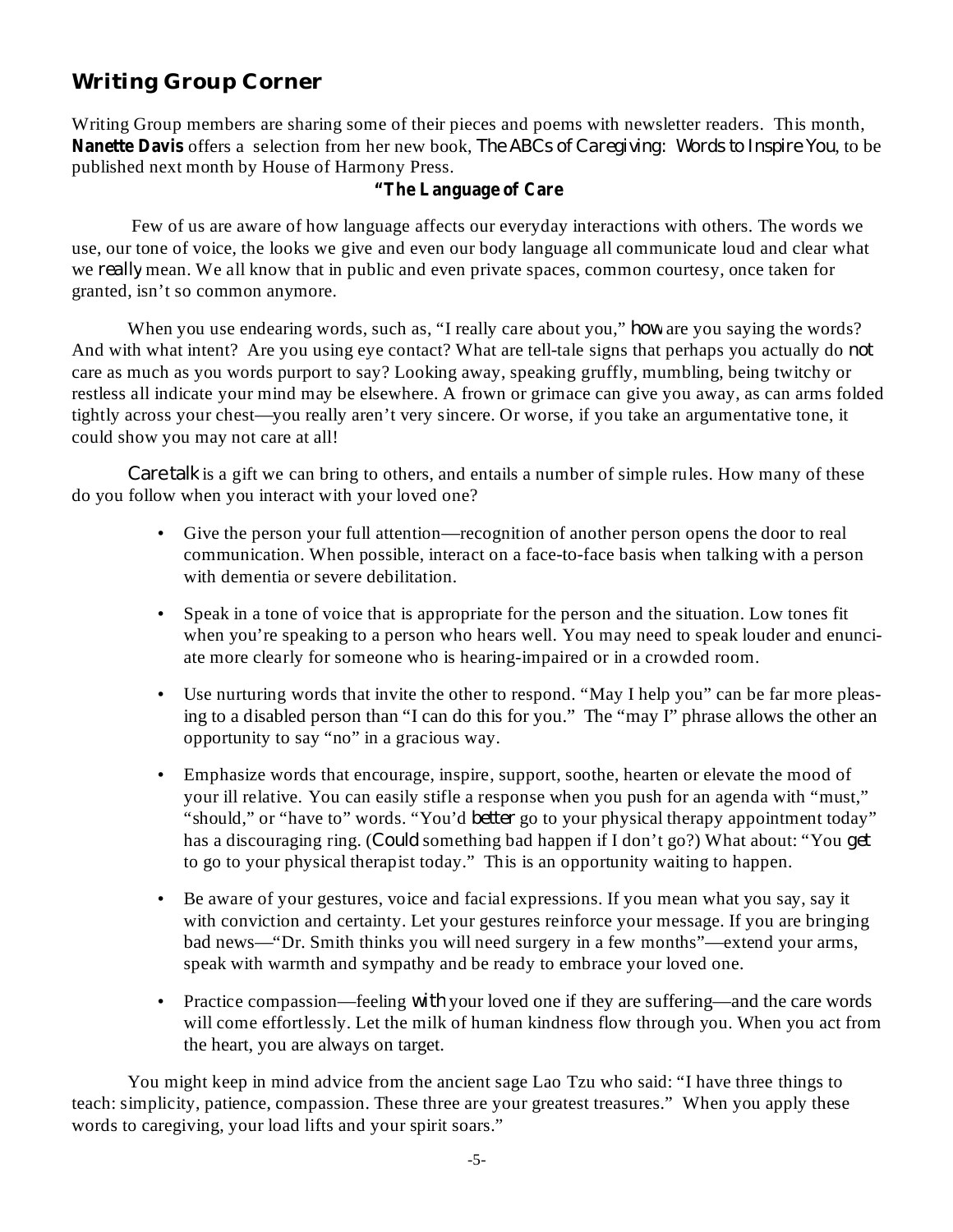# **November Interest Groups**

If you are interested in one of the groups please call or email the contact person.

**BOOK GROUP**--Donna Rochon, 360-647-2301,<djrochon1@comcast.net> Meets the 3rd Tuesday of the month at member's homes. We will meet November 20th Barbara Davidson's, 806 17th Street. November's book is *Between the Woods and the Water* by Patrick Leigh Femor December's book is *World Without End* by Ken Follett

**BRIDGE GROUP**--Nicholas Bullat, 360-676-1156, <gnbmaestro@gmail.com> Meets the 4th Tuesday of the month at member's homes. We will meet November 27th at Carol Radke's home, 508 Lyla Lane, 733-5876.

**INFORMAL DINING --** Janet Berg, 360-733-4654, <janetlila@hotmail.com> Meets in small groups each month at member's homes. The schedule for 2012-2013 has been sent out so members can expect a call from the host for their group soon.

**OPERA GROUP**--Evelyn Ames, 360-734-3184, <Evelyn.ames@wwu.edu>.

Call Evelyn if you need a ride. November 10 - Ades's The Tempest, Met premiere Encore - November 28 November 14, Encore - Verdi's Otello, December 1, Mozart's *La Clemenza di Tito* December 8, *Un Ballo in Maschera* December 15, *Aida* Information on venues is in the September newsletter.

**SKIING** - Charlie Way, 360-734-0649,<cbway@aol.com> Skiing usually starts in January depending on the weather.

- Evelyn Wright, 360-676-0227, <ewright410@comcast.net> **WRITER'S GROUP**

Meets twice a month. The groups are kept small so there is time for reading and critiquing each other's work. The first group is now closed, but if you are interested, please call Evelyn and discuss starting a second group.

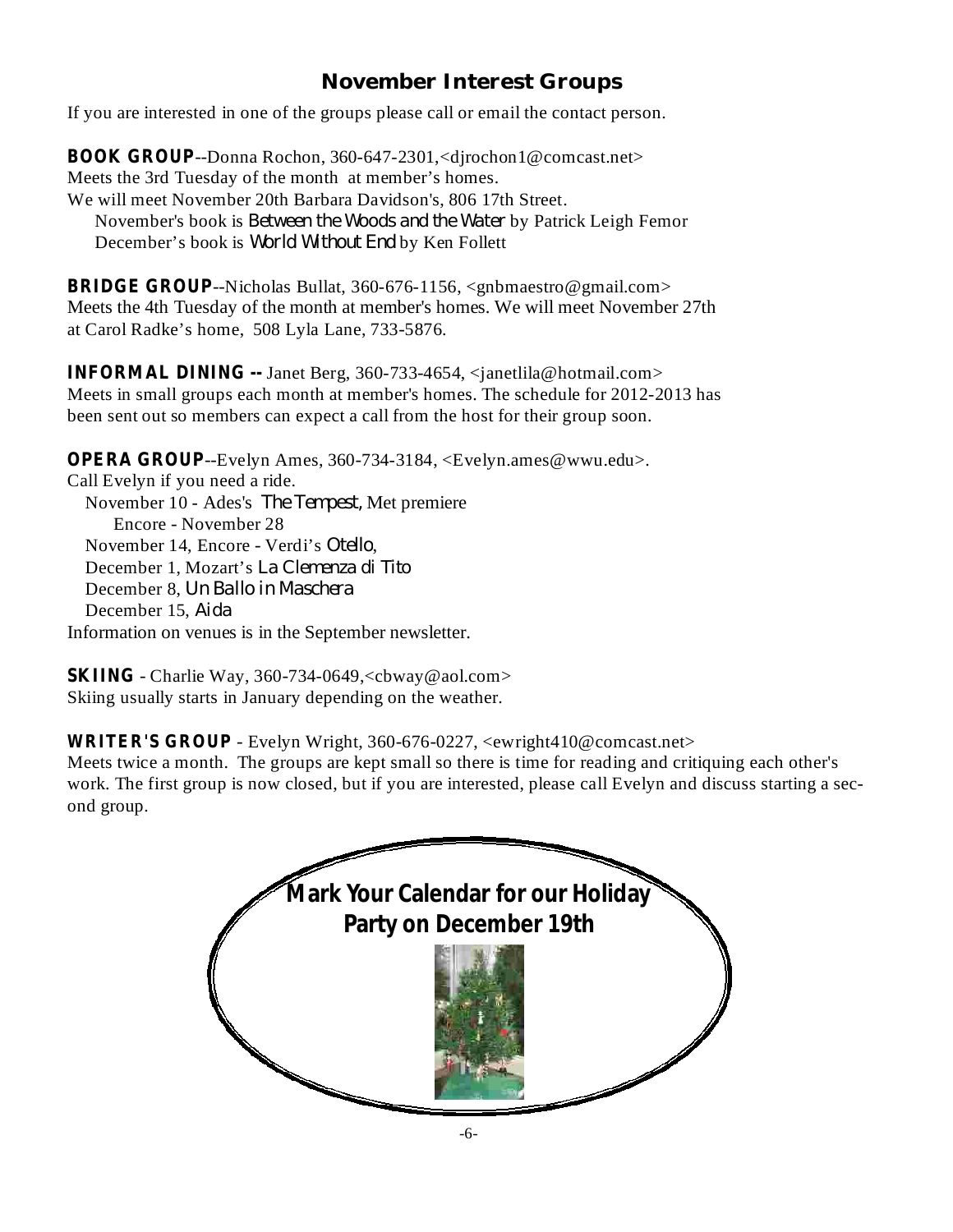**WWURA Imperial China, Tibet & the Yangtze River Trip Oct. 1-22-2012, as reported by Marty Haines, trip leader**



Our group of eleven enjoyed ideal autumn weather as we experienced the wonders of Modern China. Overseas Adventure Travel again provided an educational and most enjoyable overview of this complex and interesting country.

We arrive in Beijing during their annual Nation Day Celebration similar to our 4<sup>th</sup> of July which provided additional excitement and even larger than normal crowds. Our four days in Beijing revealed a vibrant national capital city with a mix of important sites such as Tiananmen Square and the adjacent Forbidden City, the 2008 Olympic Grounds as well as new parks and thousands of new high rise apartments and condominiums. It seemed a very livable city considering the 17 million population.

An overnight sleeper train took us to Xian, home of the Terracotta Soldiers and a beautiful city of 5.2 million. We all would have liked spending more than our two days of sightseeing which included an afternoon at the Terracotta Warriors site. After a flight to Chengdu and a day at the extensive Panda Sanctuary where 111 Pandas of all ages reside, we learned that our group would be allowed into Tibet.

Upon landing in Lhasa, Tibet (the roof of the world at 12,000 ft.) we found a bright sunny morning without any trace of pollution, almost as if we had landed on another continent! Lhasa was captivating with the high plateau and mountain location, a city of only 700,000 people with a significant Buddhist presence including the always visible Buddhist Potala Palace. We found the Tibetans very welcoming; their nomadic heritage was reflected in their deeply tanned faces. Our three days in Tibet was a high point for all of us even though all of us suffered altitude sickness to some degree.

We flew from Lhasa to Chongquing in South Central China where we boarded our Yangtze River cruise ship with about 150 guests for a 4 day cruise of 410 miles to the Three Gorges Dam at Yichang. The magnitude of the project first proposed by Sun Yat-sen in 1919 and its effect on the use of this important river is most impressive. The three goals of the dam: Flood control, Electricity generation and Navigation were achieved and we enjoyed the improved navigation on what is essentially a 410 mile lake! We saw hundreds of small freight ships carrying a variety of cargoes both up and down the river including many loads of Chinese coal going downstream!

Our next flight was to Hong Kong for a partial re-entry to English speaking life! Hong Kong presented an established, densely populated capitalistic city in contrast to the "new" modern cities of mainland China.

We all came home with a heightened respect for China and its people.